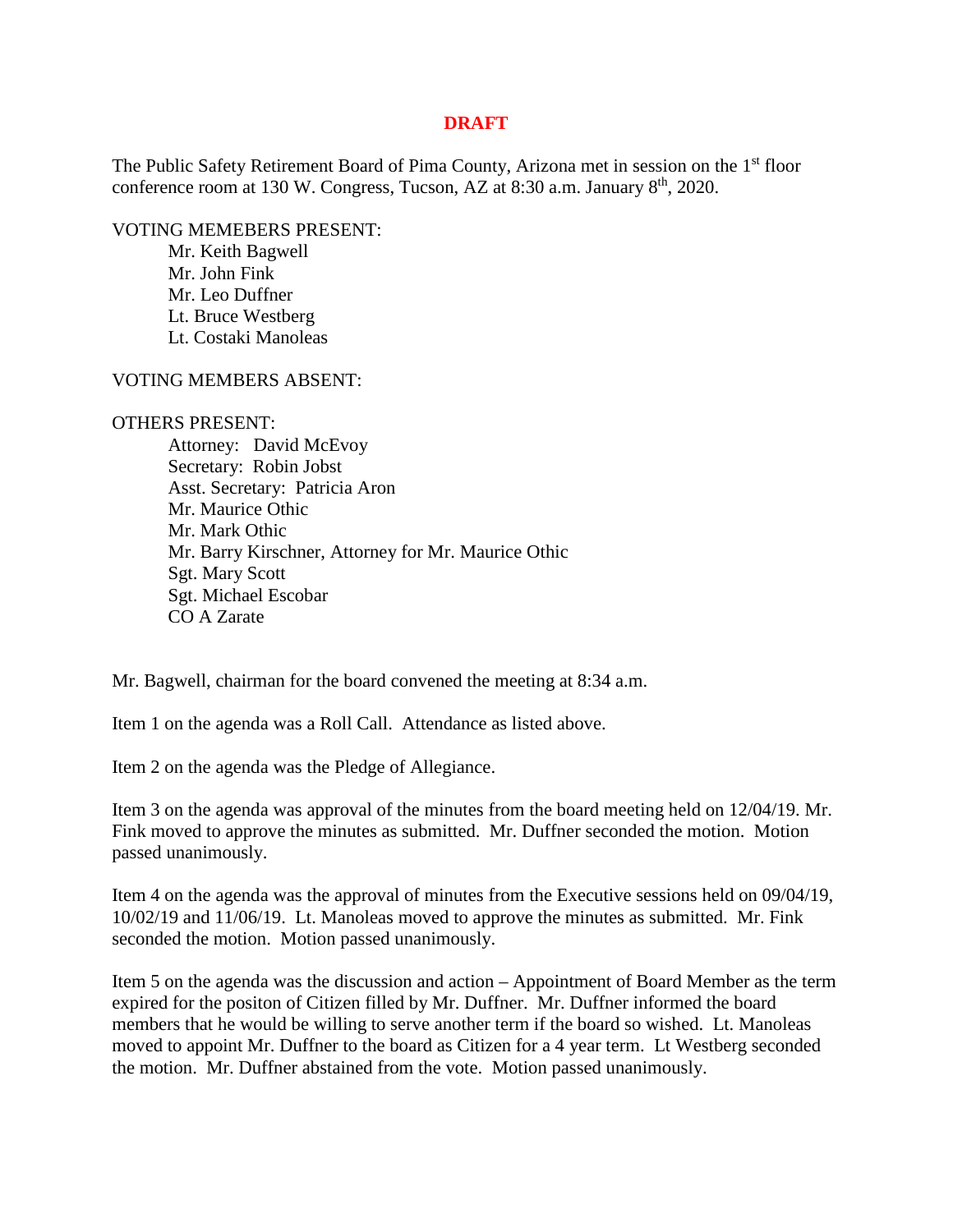Item 6 on the agenda was the Executive Session regarding the Motion for Rehearing and Reconsideration submitted by Barry Kirschner Law, LLC on behalf of Maurice Othic regarding the denial of his Accidental Disability Retirement Application. Discussion and/or consultation for legal advice with attorney staff A.R.S. 38-431-03 (A{3&4}). Mr. Fink moved that the board meet in Executive Session. Lt. Manoleas seconded the motion. Lt. Westberg moved to include Item number 7 as well. Mr. Fink seconded the amended motion. Motion passed unanimously.

Item 7 on the agenda was the Executive Session regarding Reconsideration of the Ordinary Disability Retirement of Maurice Othic. Disability Retirement Application A.R.S. 38-431-03  $(A{3&4}).$ 

Meeting recessed for Executive Session at 8:37 a.m.

Meeting reconvened at 9:11 a.m.

Item 8 on the agenda was the discussion and possible action regarding the Motion for Rehearing and Reconsideration submitted by Barry Kirschner Law, LLC on behalf of Maurice Othic regarding the denial of his Accidental Disability Retirement Application. Mr. Kirschner addressed the board regarding what he felt were procedural errors made by the board when the Application for Accidental Disability submitted by Maurice Othic was reviewed on 10/02/19. Mr. Kirschner also spoke about Dr. Johnson's report that was done in conjunction with the Ordinary Disability Application submitted by Maurice Othic. Mr. Kirschner stated that if Maurice Othic had been sent to Dr. Johnson in October, the Accidental Disability would have been granted. Mr. McEvoy, board attorney also spoke and again reminded the board and Mr. Kirschner that for an Accidental Disability based on a mental condition there is a two-step process. The first step is to determine if there was anything that occurred during Maurice Othic's time with the Pima County Sheriff's Department that was considered unusual, unexpected or extraordinary. In review, the board had determined that nothing occurred that would have been considered unusual, unexpected or extraordinary, so the application was denied. Mr. McEvoy then addressed the issue raised in the motion regarding the executive minutes and cited 38-431.03 A. 1. and B. 2. As well as A. 3. Mr. Fink and Mr. Duffner also spoke to the board. They both agreed that the board considered the application, denied the application and the rehearing has already been completed. Lt. Westberg moved the second request for Rehearing and Reconsidered be denied. Mr. Fink seconded the motion. Motion passed 4-1 with Mr. Bagwell voting no.

Item 9 on the agenda was the discussion and possible action regarding the Reconsideration of the Ordinary Disability Retirement for Maurice Othic. Mr. Duffner questioned why we were reconsidering the Ordinary Disability Retirement as it was already approved. Ms. Jobst, board secretary addressed the board and let them know that information had been received regarding the ability of Maurice Othic to work. Mr. McEvoy then let the board know that they are required to have periodic evaluations prior to 20 years of service and it was within the scope of the boards' responsibility. Mr. Duffner then asked Maurice Othic about his work status. Mr. Kirschner then told the board that Maurice Othic does not have any income and the work done is therapeutic. The board elected to take no action on the item.